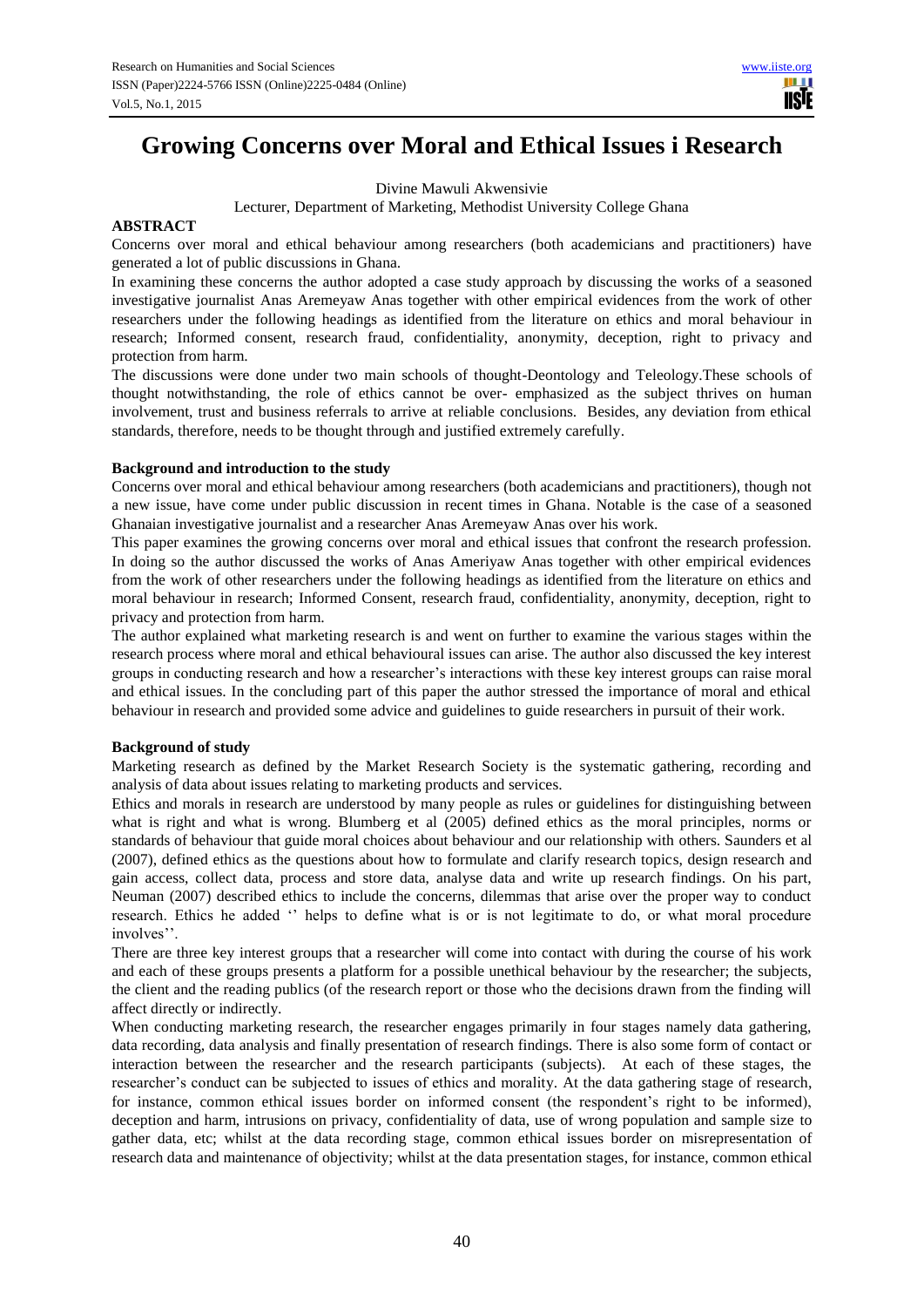issues borders on bribery, misrepresentation of research results (responsible publication of results), confidentiality, and misuse of research findings.

To guard against any such unethical behaviour and encourage ethical practices among researchers most research organisations and associations have put in place codes of ethic to guide its members against unethical behaviour in the conduct of their work and to protect the integrity and image of the profession. For instance, the Marketing Research Association's Code of Marketing Research Standards was established to ensure that its members conduct research in an honest and ethical manner, instil confidence in research to encourage public cooperation; to instil confidence that research is done in a professional and fair manner; to provide its members with guidelines to ensure that research is conducted in accordance with proven scientific, statistical and practical methods; to carry out every research project in accordance with the code; and to respect the general public and its rights (The code of marketing research standards,-2007).

## **Theoretical discussion**

Although there are many schools of thought that may be applied to explain what is appropriate behavior when conducting research, Deontology and Teleology views was used as the main philosophy to explain appropriate ethical and moral behavior in this paper.

According to Saunders et al (2007), two dominant philosophical standpoints have emerged, namely: the Deontological view which argues that the end served by the research can never justify the use of research which is unethical. Consequently, if this view is adopted, deception, for instance, can never be used no matter how effectively it will ensure that data collected and interpreted is valid and reliable.

The other philosophical view is the Teleological view. This view argues that the ends served by the research justify the means, thus the benefits of the research findings would be weighed against the costs involved in acting unethically. This view further brings to the fore an added complication as it requires the additional consideration of whether the benefits of the research are morally just.

Deontology focuses on the right of the individual and thus seeks to protect the right of an individual in research, irrespective of the benefit to society of the outcome of the research findings. If an individual's rights are violated then the behaviour of the researcher is not ethical. To the adherents of deontology the researcher should seek the consent of the research participants before engaging them in the research. On the other hand, Teleology focuses on the overall benefit of the research to the wider society .If at the end of the research there are individual costs but group benefits, the behaviour is judged to be ethical. To aid our discussions on these ethical issues, Anas Aremeyaw Anas' "Enemies of the Nation Investigation" and some other investigations and examples will be used as case studies for this paper. Below are details of the cases.

# **CASE 1-ENEMIES OF THE NATION INVESTIGATION**

The "Enemies of the nation" investigation was conducted by Ghana**'**s best known investigative journalist and crime-buster, Anas Aremeyaw Anas.

According to The New Crusading Guide, February 2, 2011, Anas took a total of 123 days to investigate the activities of the Customs, Excise and Preventive Service (CEPS) and allied agencies in the Tema Port. The whole investigation was captured by a secret recording on an audio-visual format.

The objectives of the investigation were sought to unearth:

- a) Why the nation Ghana has been incurring revenue losses from the operations of the Tema Harbour,
- b) The faces behind the revenue hemorrhage,

c) The various tricks employed by clearing agents, CEPS officers and other players in the port area to milk the state.

d) The faces of officers who take bribes from agents and other clients,

e) The procedures for clearing goods from the port to their final destinations and any challenges and/or corrupt practices involved.

To achieve these aims, Anas set up four teams. The teams where the scorpions, they were tasked to scan the electronic systems institutions; the Spiders were asked to man the eastern gate of the harbour, spying on agents and CEPS officers, obviously with hidden cameras. The Leopard team were asked to pose as importers and also to clear a container and a car to expose the extent of fraud in the clearing of goods. The last team which was the Spice girls, were tasked to find out whether or not CEPS officials collude with criminals in the clearing of goods, including looking into GCNet as well as the numerous disappearances of goods by importers at the port.

In conclusion, the investigation exposed the scale of fraud perpetrated against the state, and the collusion of port officials. Anas and his teams uncovered how the state lost millions of Ghana cedis in the dubious auction of goods in the state warehouses; how men in CEPS uniform and various agencies and importers have either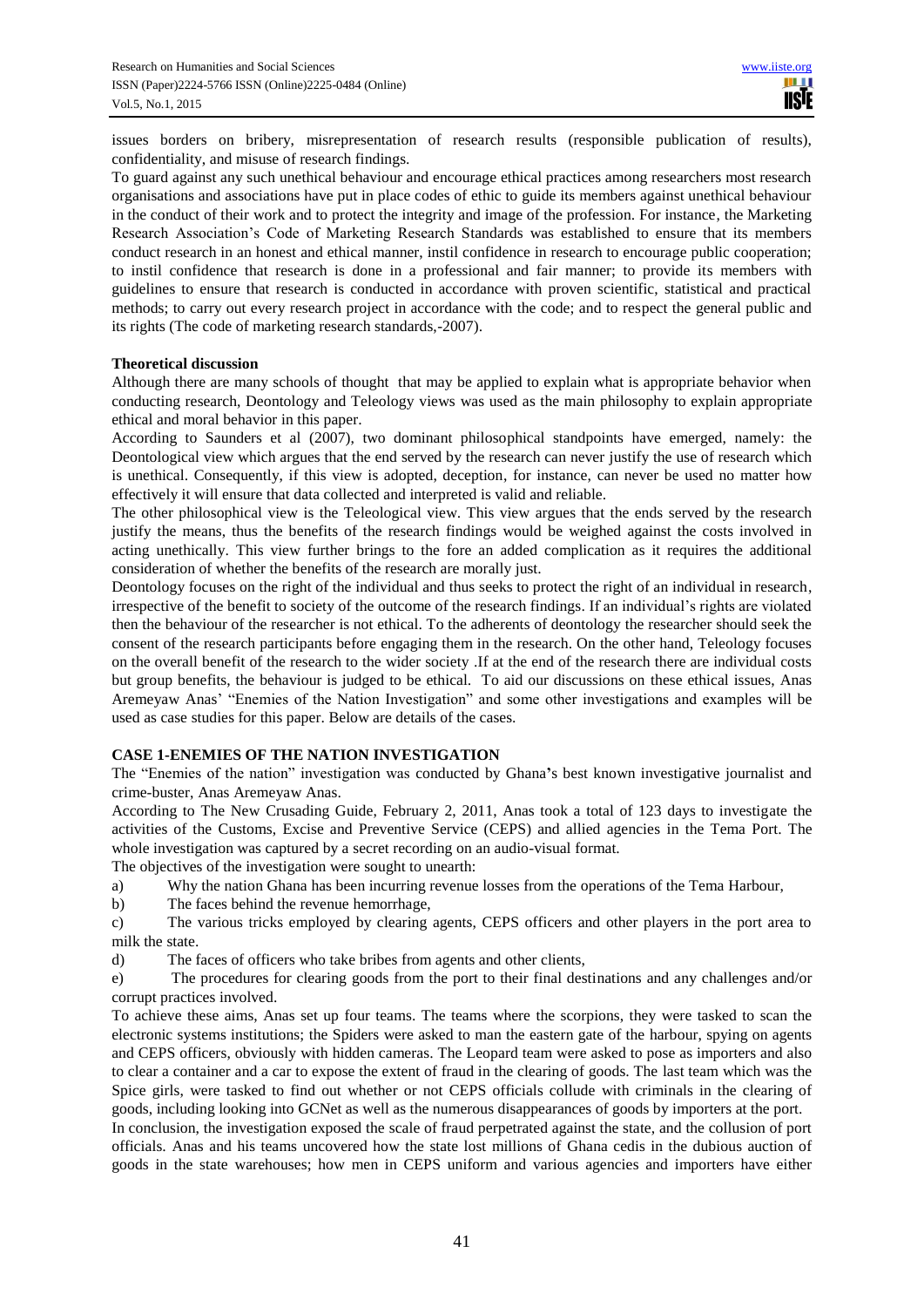deliberately or inadvertently milked Mother Ghana over the years of it revenues; and the alleged sexual harassment of lady clients by men in uniform and other workers. New Crusading Guide, February 2, 2011

# **CASE 2 THE GREDA STORY**

The government of Ghana in 2010 proposed a Housing Project which aimed at constructing 30,000 affordable housing units for Ghanaian workers. A lot of companies bid for the housing project including Ghana Real Estate Developers Association (GREDA), STX Korea and others. After STX Korea had won the bid, GREDA was not satisfied with the deal because they claimed they had the capacity to equally execute the project. They complained about not winning the contract but later kept quiet on the issue. When contacted by a journalist from JOY FM, a private FM station in Accra, a member of GREDA alleged they were being threatened at the governmental level. When this was aired on Joy FM, the news editor at JOY FM was invited by the Ghana Police to disclose the source of the news item.

# **CASE 3 THE EOCO CASE**

In the case of the Economic Organised Crime Organisation (EOCO) and Ghana Football Association (GFA) according to a Ghanaian newspaper, the Ghanaian Times (Sunday February 27, 2011); the EOCO had violated GFA's privacy by invading its premises and taking away some computers and documents. The court order was for EOCO to retrieve documents from GFA in an investigation, but EOCO went ahead to take away computers and mobile phones from some of the GFA officials.

# **CASE 4-"IN THE OSU CHILDREN'S HOME OF HELL''**

According to Anas, the home that was built to accommodate and train orphans and homeless children has now become a 'death transit camp' where gruesome atrocities are committed against inmates. The investigative journalist said that he took seven months to conduct this undercover investigation at the orphanage and he was able to make a video recording of all the crime against humanity; how death is so rampant at the orphanage, mass burial of the inmates which had become the order of the day and how caregivers of the orphanage gleefully shared among themselves; food stuffs and other items that had been donated to the orphans while some of them also packed and set on fire clothes and toys that were to be shared among the inmates. Anas also said that he disguised himself into a woman at one point and a pastor at another point during the investigation to get his information. Thirty secret cameras hidden at vantage locations in the home were used during the exercise. Source: DAILY GUIDE 2<sup>nd</sup> September, 2010.

After airing the documentary, the caretakers came out to say they did not believe Anas used the right method and therefore disputed the findings and did not trust the findings. Even the government committee set up to investigate the Osu Children Home story by Anas also faulted Anas for the method used to collect his findings. The committee's final report stated that what Anas did was against children's protection rights, and that it violated the fundamental human rights of the children.

# **Discussion of Cases**

The two ethical philosophical views (Deontology and Teleology) discussed earlier, have generated growing public debates on airwaves and in the newspapers in Ghana about which behaviour is ethically right or wrong. Researchers and journalists have given relatively scant attention to the debate above and hence the uses of ethically questionable research practices, such as deception and harm, the invasion of privacy and the right to be informed.

According to the Ghana Journalist Association (GJA) code of ethics, ''Journalists should respect the rights of the individual, the privacy and human dignity. Enquiries and intrusions into a person's private life can only be justified when done in the public interest. A journalist should guard against defamation, libel, slander and obscenity''.

# **Informed Consent and Deception**

There is the tendency for those being studied to fake their behaviour to positively or negatively influence the outcome of a study assuming they are made aware prior to the observation. On the outset the researcher's (Ana's) approach might sound deceitful as he carried out the investigation without the consent of the people involved at Tema port, Customs, Excise and Preventive Service (CEPS) and allied agencies. It was also alleged that he did not inform them about the objectives, procedures, the risk, discomfort and the overall benefit of the investigation. Based on the findings from the "Enemies of the Nation" investigation, the president of Ghana, Professor Evans Attah Mills, paid an unannounced visit to the Tema port, where he reprimanded officials of the Customs, Excise and Preventive Service (CEPS) for their disservice to the state and as a follow up to the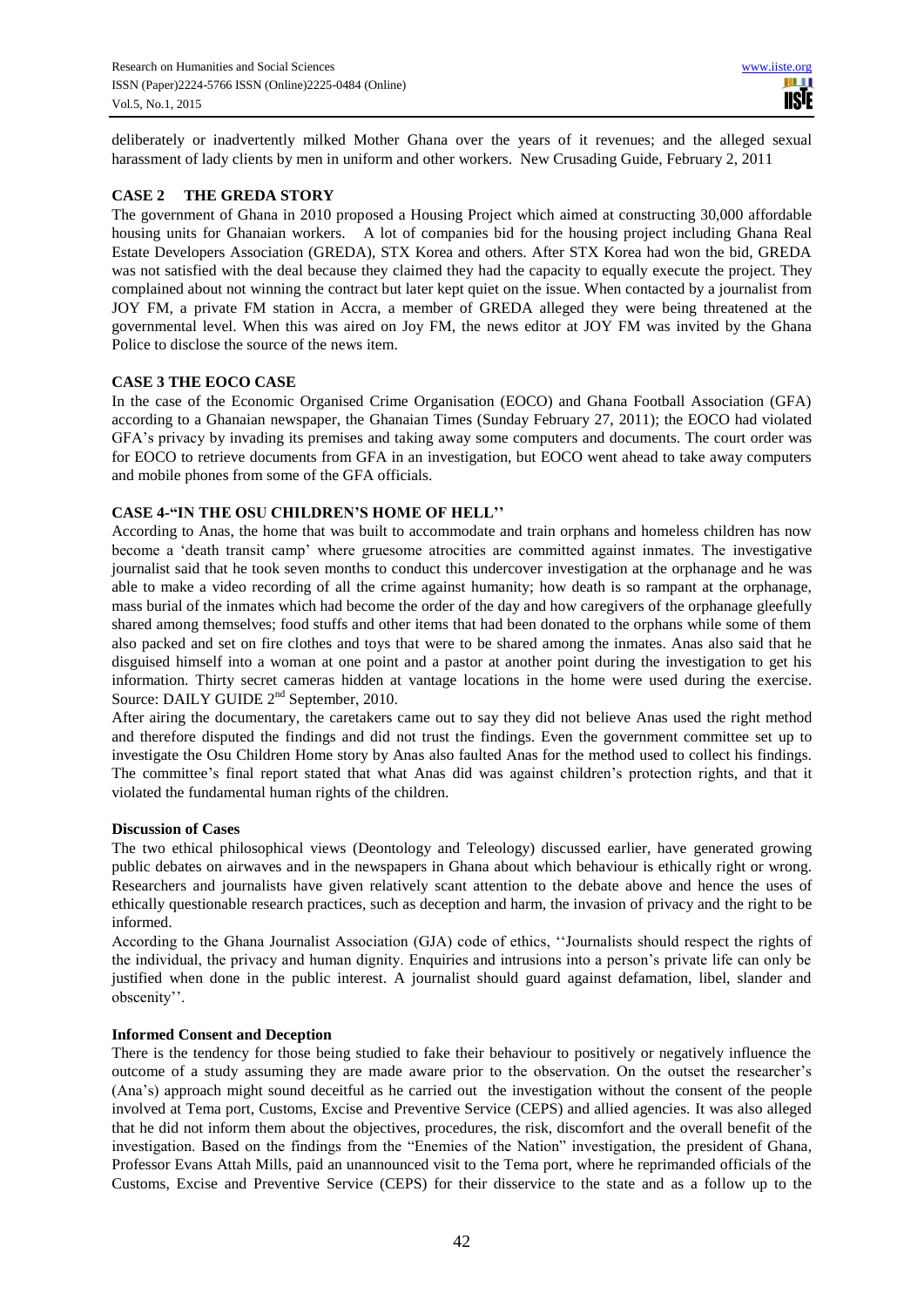President's visit, some Customs officials were interdicted and transferred. In the example above, the Teleologist, might conclude that, although there is violation of the right to privacy, lack of informed consent and deception of those officials observed, there is a benefit to Ghanaians in reducing long-term costs to the nation, Ghana. The Teleologist would declare this research practice to be ethical because, ultimately, the benefit is shared by many more individuals than those whose privacy was invaded during the original study. Even though to the Teleologist this behaviour (Anas research approach) is ethical because of its overall benefits to Ghanaians, the Deontology school of thought and the American Academy of Management code of ethical conduct which states: '**'Informed consent means explaining to potential participants the purpose and nature of research so they can freely choose whether or not to become involved. Such explanations include warning of possible harm and providing explicit opportunities to refuse to participate and to terminate participation at any time. Because students and employees are particularly subject to possible coercion, even when unintended, special care must be taken in obtaining their informed consent"** would argue that this behavior is unethical and morally unjustified.

Whilst the importance of informed consent is unquestioned, controversy prevails sometimes over the nature and possibility of an informed consent. Indeed, there is widespread argument for and against informed consent as discussed above. However, from the above case it can be clearly argued that violation of the informed consent principle can sometimes be justified in view of the importance and urgency to get the required information or investigate certain attitudes and behaviours in an industry and this view seems to support the teleology philosophy, which analyzes a given behaviour in terms of its benefits and costs to society.

The researcher Anas, was able to achieve his aims by violating the principles of informed consent and deception. Assuming he had informed the CEPS officials about his research he might not have achieved his purpose thus justifying the use of deception at times when it comes to researching into certain crucial sociocultural issues. However, the researcher has a duty to debrief the subjects before the findings are published. The researcher is therefore justified in using deception in this investigation because the findings of the research are in the interest of the Ghanaian public and conforms to portions of the Ghana Journalists Association code of ethics which states that; "journalists, should respect the rights of the individual, the privacy and human dignity. Enquiries and intrusions into a person's private life can only be justified when done in public interest. A journalist should guard against defamation, libel, slander and obscenity".

Clearly it can be argued that the researcher's findings and exposure have benefited the nation Ghana as a whole, a benefit which far outweighs the harm done to those individuals whose rights were violated as a result of his methodology. However this is contrary to the deontology which focuses on the right of the individual and thus seeks to protect the right of an individual in research irrespective of the benefit of the outcome of the research findings to society.

Some social science researchers also maintain that deception is necessary to further the progress of science. Barnes (1979) argued that deception is an integral part of all social relations. For example, individuals do not necessarily "bare their souls" to casual acquaintances. Rather, deception by way of not revealing all details about one's self is an accepted part of human relations. Deception can be a good thing because when people are made aware of critical research issues, they may fake their response. Kidder (1981) also opined that where there is no other way of getting the information the researcher can use deception.Sagrin (1973), on the other hand, challenged researchers to respect the rights of people who do not wish to be researched.

Clearly from Case 1, considering the nature of the outcomes from the study, it is highly unlikely that the subjects of the study (in this case the officials whose alleged wrong doings were exposed) would voluntarily give their consent to take part in such a study. When researching illegal activities or behaviours that might encourage illegal acts, protection of respondents' confidentiality and informed consent becomes difficult and challenging. Whilst researchers may want to honour their commitment of respect towards subjects' desire for confidentiality and informed consent, knowledge of such illegal activity or wrongdoing may place the research and researchers in jeopardy.

When evaluating the use of deception in the field, researchers should consider several issues. First and foremost, subjects' needs and risks should be the overriding concern in every research project. The role of researchers, according to the American Anthropological Association, is "to do everything in the researchers' power to protect their respondents' physical, social, and psychological welfare and to honour and respect their dignity and privacy" (Spradley 1980, p. 21).

# **The right to privacy and confidentiality**

In CASE 2 above, the journalist could obey the police order and disclose the source of his information or he could refuse to comply with the police order, thus protecting the member of GREDA who made the allegation. The journalist in this case refused to disclose the source of his information because it was against the code of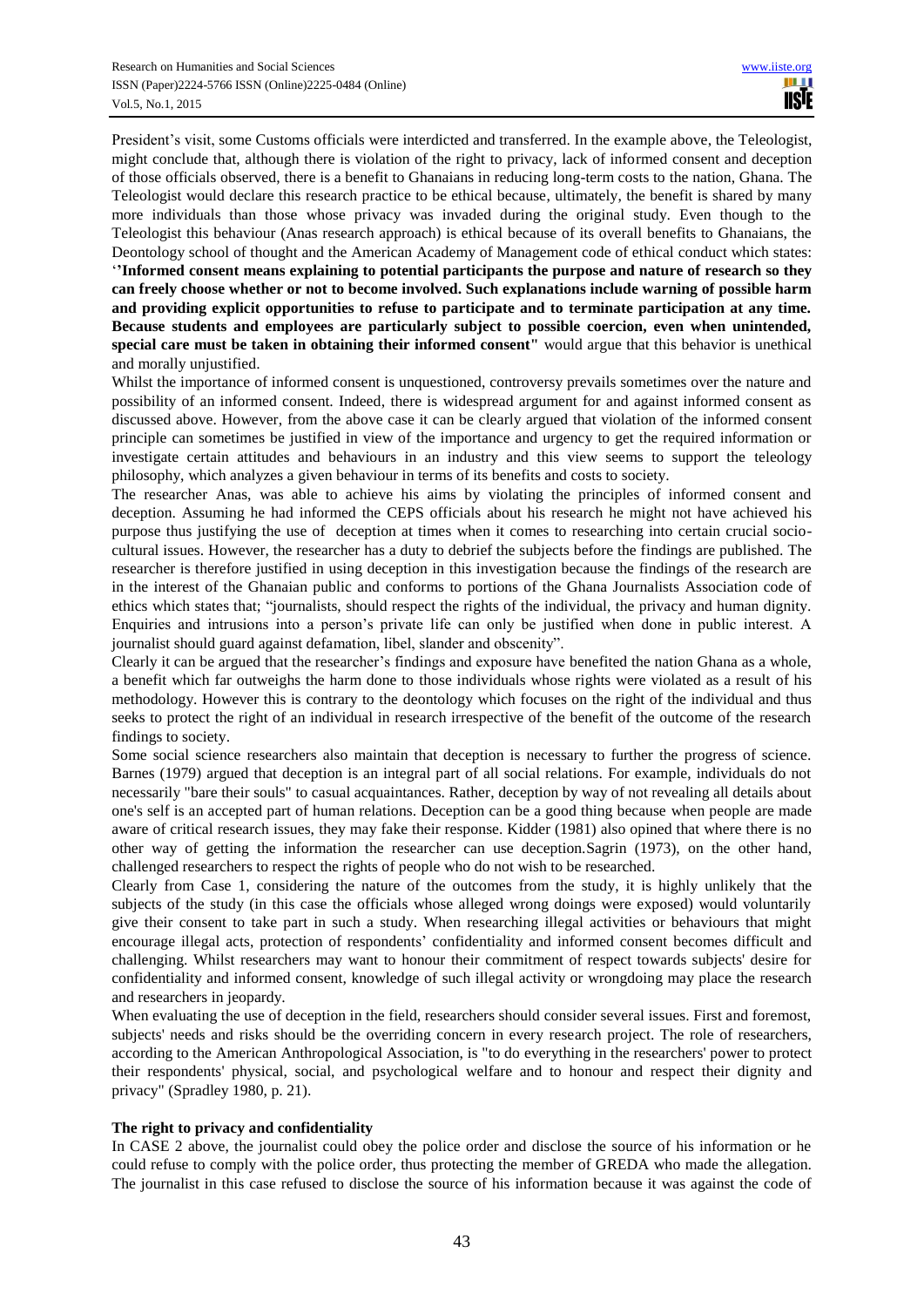ethics of the Ghana Journalist Association (GJA) which states; "journalists are bound to protect confidential sources of information".

The very nature of research requires that the researcher (investigator) will at a point invade the individual's privacy and this makes privacy issues very controversial especially when the research borders on uncovering alleged issues of bribery, corruption or any form of wrongdoing. A number of laws have been passed in recent years to deal with various aspects of privacy issues.

## **Protection from Harm**

Although researchers and Journalists often find it necessary to deceive their research participants, in recent times, deception and harm are gaining more attention in public discussions. This is due to the public, some staff members and some affected companies at the port thinking that Anas and his team deceived them and did not use the right method for the investigations.

By violating informed consent, the researcher's (Anas) work also indirectly led to social and psychological harm to the officials exposed by his work. Based on his findings, the president of Ghana paid an unannounced visit to the Tema port where he reprimanded some officials of CEPS for their disservice to the state and, as a follow up to the President's visit some CEPS officials were interdicted and others were transferred. Psychological and social harm are manifested here to those officials involved. It damaged their interpersonal relationships and inflicted personal discomfort, and stigmatisation, public exposure that may lead to psychological, legal and social harm. This issue also led to the transfer of some and the consequences of this transfer upon their life and that of their families.

Even though to the Teleologist the researcher's approach is ethical as it seeks to benefit the nation Ghana because of its overall benefits to Ghanaians; his action was unethical according to the deontologist which focuses on the right of the individual and thus seeks to protect the right of an individual in research irrespective of the benefit of the outcome of the research findings to society. If an individual's rights are violated then the behavior of the researcher is not ethical. To the deontologist the researcher should seek the consent of the research participants before engaging them in the research. Arguing from this angle clearly the researcher's approach was unethical because the subjects are stigmatised regardless of their guilt or innocence, in case they want to clear themselves.

Researchers have to protect their subjects from physical injury that is directly related to the research design. Psychological injury or harm usually refers to various forms of emotional imbalance. Social harm can include embarrassment, job loss and problems with interpersonal relationships that result from participation in a research with or without consent. This clearly cannot be ruled out from the case under review.

The issue of privacy is always linked to confidentiality and anonymity in marketing research, particularly in the context of harm to participants. For example, the BSA (British Sociological Association) code of ethical conduct states:

"The anonymity and privacy of those who participate in the research process should be respected. Personal information concerning research participants should be kept confidential. In some cases, it may be necessary to decide whether it is proper or appropriate to record certain kinds of sensitive information".

As a follow up of CASE 1, "Enemies of the nation" investigation, one of the affected companies exposed by the research, Servistar, has filed a writ at a High Court in Accra, Ghana, claiming damages in libel against Anas Aremeyaw Anas the lead researcher, for publications in print and electronic media, of the findings of some investigative work in which the researcher claimed Servistar had evaded taxes due the government. (Daily Graphic  $14<sup>th</sup>$  March, 2011). Deception is an intentional effort to mislead people. Deception occurs for example, when a field interviewer misrepresents the true purpose of research. In some cases, a researcher tries to create a false impression by disguising the real objective of the survey in order to obtain important information (Shimp, Hyatt and Snyder 1993). Whether this is morally justifiable is a question of crucial importance because it is a way of making people act against their will and is the most common reason for distrust.

From the report of the government committee which investigated Anas' investigation into the Osu Children's Home, one can argue that the committee overlooked the public interest aspect of the laws on human rights. Article 5 section 2 of the Code of Ethics of the Ghana Journalist Association states clearly that enquiries and intrusion into a person's private life can only be justified when it is done in the public interest. Article 28 clause 3 of the 1992 constitution states that, a child shall not be subjected to torture or other cruel, inhuman or degrading treatment or punishment,

Are we then saying after airing of the video footage that this investigation is not in the public interest, or that the children were not tortured? No! To the public, Anas couldn't have come out with the true picture of affairs at the port and the Osu Children's Home without using deception as a strategy. But the MRS (Market Research Society) code of ethics says that: "The researcher must take all reasonable precautions to ensure that respondents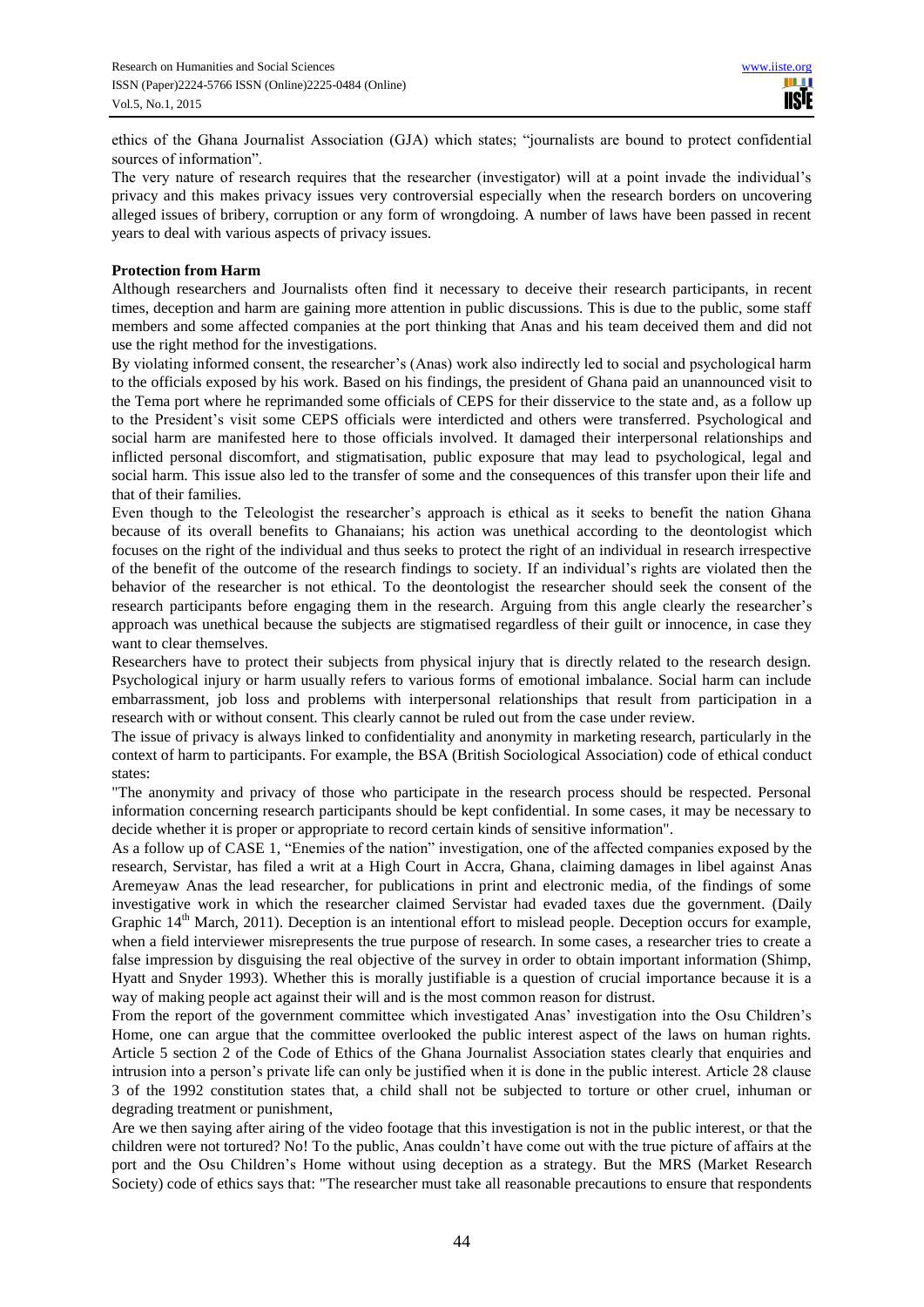are in no way directly harmed or adversely affected as a result of their participation in a marketing research project".

## **Conclusion**

Ethics are indeed moral principles or values that generally govern the conduct of an individual or group in any field of study like investigative journalism and other research. As a researcher, in every situation ask yourself whether you would like anybody in a similar situation to act the way you are acting. If your answer is yes, then your behaviour is morally acceptable but if your answer is no, then your behaviour is morally unacceptable. To the deontologist upholding one's duty is what is considered ethically correct. Even if it is against the society, it is correct as long as the individual will benefit. In contrast, the author is in support of the Teleologist view which states that the choice yielding the greatest benefit to the greatest number of people is the choice that is ethically correct as in the Enemies of the nation and Osu Children's Home of Hell investigations and others conducted by Anas Aremeyaw Anas. The hard truth is that what is wrong will forever remain wrong even if all dispute it, and like a feather, irrespective of the pressure exerted to keep it submerged, the truth shall vindicate those who stand by it. Researchers may all not be in the position to act like Anas Aremeyaw Anas, but in their own small ways they should uphold their ethical values always by acting in such a way that their behaviour is not determined by what they get out of the research but only determined by their obedience to the ethical and moral law.

These schools of thought notwithstanding, the role of ethics cannot be over emphasized as the subject of research thrives on human involvement, trust and business referrals to arrive at reliable conclusions. Besides, any deviation from ethical standards therefore needs to be thought through and justified extremely carefully.

### **Lessons from the Cases-Managerial implications**

By the very nature of social investigation, there is a potential for a researcher to behave unethically but that is no excuse for unethical conduct. Researchers must therefore take reasonable care by abiding by the ethical codes of their profession as set out by their employers in order to build trust.

Given the importance of following moral and ethical behaviour in conducting research, it is imperative that institutions and agencies both private and public put in place specific codes of conduct to guide their members' conduct in an attempt to protect their image and integrity. It is not always the case that these moral and ethical codes will cover every situation. The proper use of such codes requires the use of common sense in some cases to interpret and determine what kind of behaviour to display in a given circumstance. It is therefore important for researchers to learn how to interpret and apply these codes in different situations. When in doubt it is important to seek clarification from experienced colleagues.

For managers, it is not enough to give new employees a handbook on codes of ethics. Training in ethical behaviour must be seen as a process of continuous professional development. Researchers must be continuously educated on the emerging themes in the industry and the likely ethical issues that may arise from researching in the industry. Despite the above compelling evidence by Anas from both the Osu Children's Home of Hell and Enemies of the Nation investigation, it can be concluded that deception in research can have serious consequences on individuals and the researcher as evidenced by the law suit against the researcher in this case.

#### **References**

Aaaker, Kumar, D. (2010). Marketing Research. John Wiley&Sons

Barnes, J.A. (1979), Who Should Know What? Social Science, Privacy and Ethics. Cambridge: Cambridge University Press

Bawah, A.A. 2002. "Spousal Communication and Family Planning Behavior in Navrongo: A Longitudinal Assessment." Studies in Family Planning 33, (2):185−194

Bryman, A. and Bell, E. (2007), Business Research Methods, 2nd ed., (London, Oxford University Press)

Boruch R. and Cecil G. (2000). Act-utilitarianism. In H. LaFollette (Ed.), Ethical theory. Oxford: Blackwell.

Chris Spartz & Edward P. Kardas (2004) "Research Methods: Ideas, Techniques and Reports". McGraw-Hill International Edition.

Daily Dispatch Newspaper,  $3<sup>rd</sup>$  February, 2011. (Accra – Ghana)

Daily Graphic Newspaper,  $11<sup>th</sup>$  March, 2011. (Accra – Ghana)

Daily Guide Newspaper, 2<sup>nd</sup> September, 2010. (Accra – Ghana)

David B. Resnik, what is Ethics in Research & Why is It Important?

Dillon, W. and Madden T.I. (1990), Marketing Research and Marketing Environment, 2th ed. (Boston, Irwin Inc)

Ghana Journalist Association (1994), Code of ethics.

Ghanaian Times (Sunday February 27, 2011); Human Rights Court To Rule On Rights Of Privacy Case: Sports Column, By Times Reporter